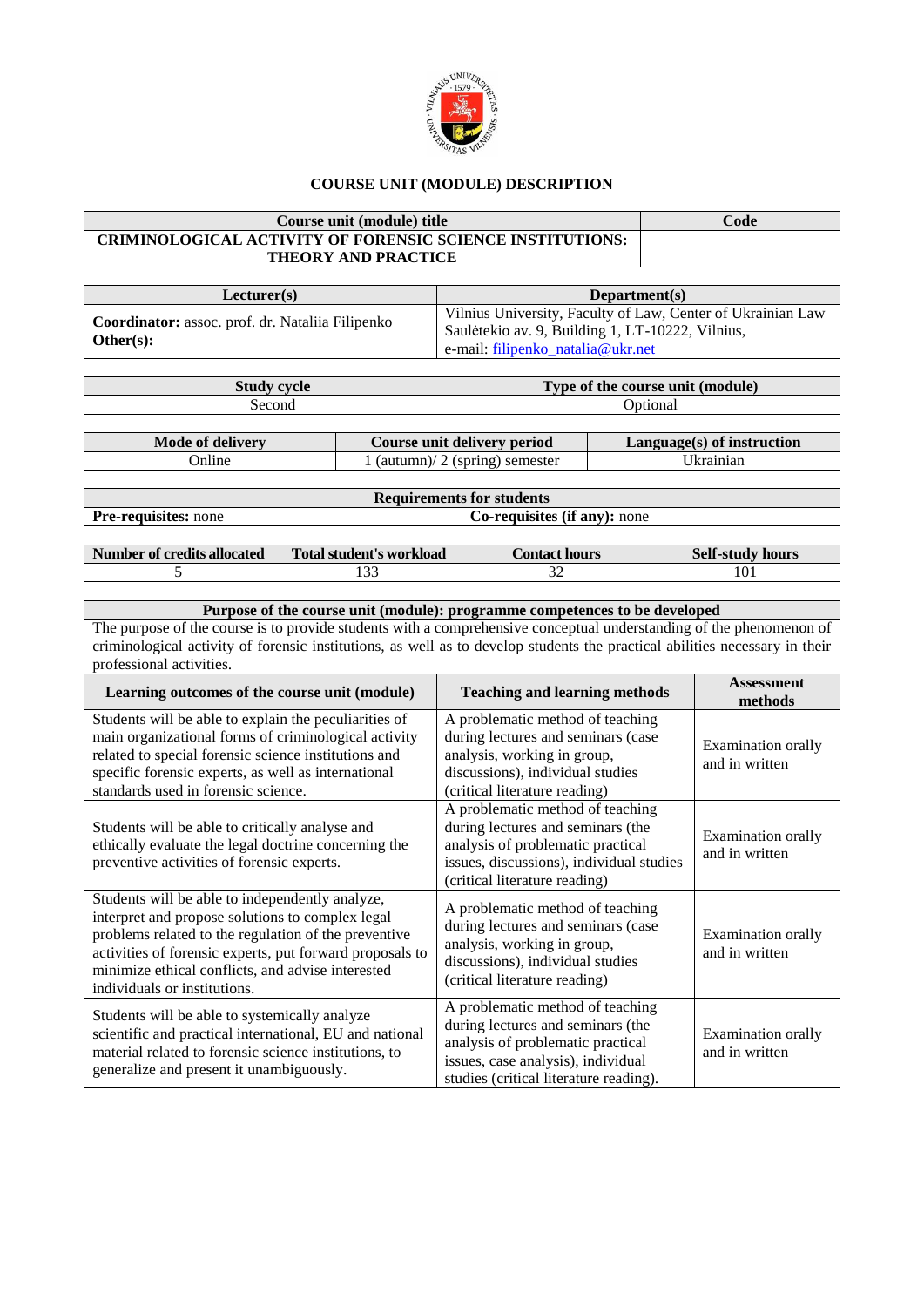|                                                                                                        | <b>Contact hours</b> |               |                |                    |                      |                 | Self-study: hours and assignments |                  |                                                                                                                |
|--------------------------------------------------------------------------------------------------------|----------------------|---------------|----------------|--------------------|----------------------|-----------------|-----------------------------------|------------------|----------------------------------------------------------------------------------------------------------------|
| Content: breakdown of the topics                                                                       | -ectures             | Consultations | Seminars       | Practical sessions | aboratory activities | Internship/work | Contact hours                     | Self-study hours | <b>Assignments</b>                                                                                             |
| 1. The<br>concept<br>and<br>content<br>of<br>criminological activities of forensic<br>institutions     | $\overline{2}$       |               | $\overline{2}$ |                    |                      |                 | $\overline{\mathbf{4}}$           | 12               | Reading academic literature and<br>main legal sources. Analysis of<br>relevant cases in the court<br>practice. |
| 2. Forensic institutions as a subject of<br>combating crime                                            | $\overline{2}$       |               | $\overline{2}$ |                    |                      |                 | $\overline{\mathbf{4}}$           | 12               | Reading academic literature and<br>main legal sources. Analysis of<br>relevant cases in the court<br>practice. |
| 3. Principles of criminological<br>activity of forensic institutions.                                  | $\overline{2}$       |               | $\overline{2}$ |                    |                      |                 | $\overline{\mathbf{4}}$           | 12               | Reading academic literature and<br>main legal sources. Analysis of<br>relevant cases in the court<br>practice. |
| 4. Directions and forms of<br>criminological activity of forensic<br>institutions.                     | 2                    |               | 2              |                    |                      |                 | 4                                 | 13               | Reading academic literature and<br>main legal sources. Analysis of<br>relevant cases in the court<br>practice. |
| 5. Scientific and methodological<br>support of criminological activities of<br>forensic institutions.  | $\overline{2}$       |               | $\overline{2}$ |                    |                      |                 | $\overline{\mathbf{4}}$           | 13               | Reading academic literature and<br>main legal sources. Analysis of<br>relevant cases in the court<br>practice. |
| 6. Interaction of forensic institutions<br>with other subjects of combating<br>crime.                  | $\overline{2}$       |               | $\overline{2}$ |                    |                      |                 | $\overline{\mathbf{4}}$           | 13               | Reading academic literature and<br>main legal sources. Analysis of<br>relevant cases in the court<br>practice. |
| 7. Criminological activities of<br>forensic institutions for the legal<br>education of the population. | 2                    |               | 2              |                    |                      |                 | 4                                 | 13               | Reading academic literature and<br>main legal sources. Analysis of<br>relevant cases in the court<br>practice. |
| 8. World experience in the preventive<br>activities of forensic institutions.                          | 2                    |               | 2              |                    |                      |                 | 4                                 | 13               | Reading academic literature and<br>main legal sources. Analysis of<br>relevant cases in the court<br>practice. |
| <b>Total</b>                                                                                           | 16                   |               | 16             |                    |                      |                 | 32                                | 101              |                                                                                                                |

| <b>Assessment</b>                       | Weight,    | <b>Assessment</b>                    | <b>Assessment criteria</b>                                                                                                                                                                                                                                                                                                                                                                                                                                                                                                                                                                                                                                                                                                                                                                                                                                                                                                                                                                                                                                                       |  |
|-----------------------------------------|------------|--------------------------------------|----------------------------------------------------------------------------------------------------------------------------------------------------------------------------------------------------------------------------------------------------------------------------------------------------------------------------------------------------------------------------------------------------------------------------------------------------------------------------------------------------------------------------------------------------------------------------------------------------------------------------------------------------------------------------------------------------------------------------------------------------------------------------------------------------------------------------------------------------------------------------------------------------------------------------------------------------------------------------------------------------------------------------------------------------------------------------------|--|
| strategy                                | percentage | period                               |                                                                                                                                                                                                                                                                                                                                                                                                                                                                                                                                                                                                                                                                                                                                                                                                                                                                                                                                                                                                                                                                                  |  |
| Examination<br>orally and in<br>written | 100        | During the<br>examination<br>session | Two open-ended questions in written for which students are<br>expected to provide a detailed answer and demonstrate the advanced<br>theoretical knowledge of the issues studied during the course and<br>conceptual understanding and analysis of the complexities of<br>criminological activity of forensic science institutions – max. 6<br>points.<br>Additional questions orally related to the written part of examination<br>$-$ max. 4 points (up to 15 minutes).<br>Final examination is evaluated by the 10 points assessment criteria<br>for the final evaluation:<br>10 points (excellent), excellent knowledge and abilities;<br>9 points (very good), strong, good knowledge and abilities;<br>8 points (good), better than average knowledge and abilities;<br>7 points (average), average knowledge and abilities, with minor<br>mistakes;<br>6 points (satisfactory), knowledge and abilities are lower than<br>medium, includes some mistakes;<br>5 points (weak), knowledge and abilities satisfies minimal<br>requirements;<br>$4-1$ points – unsatisfactory. |  |